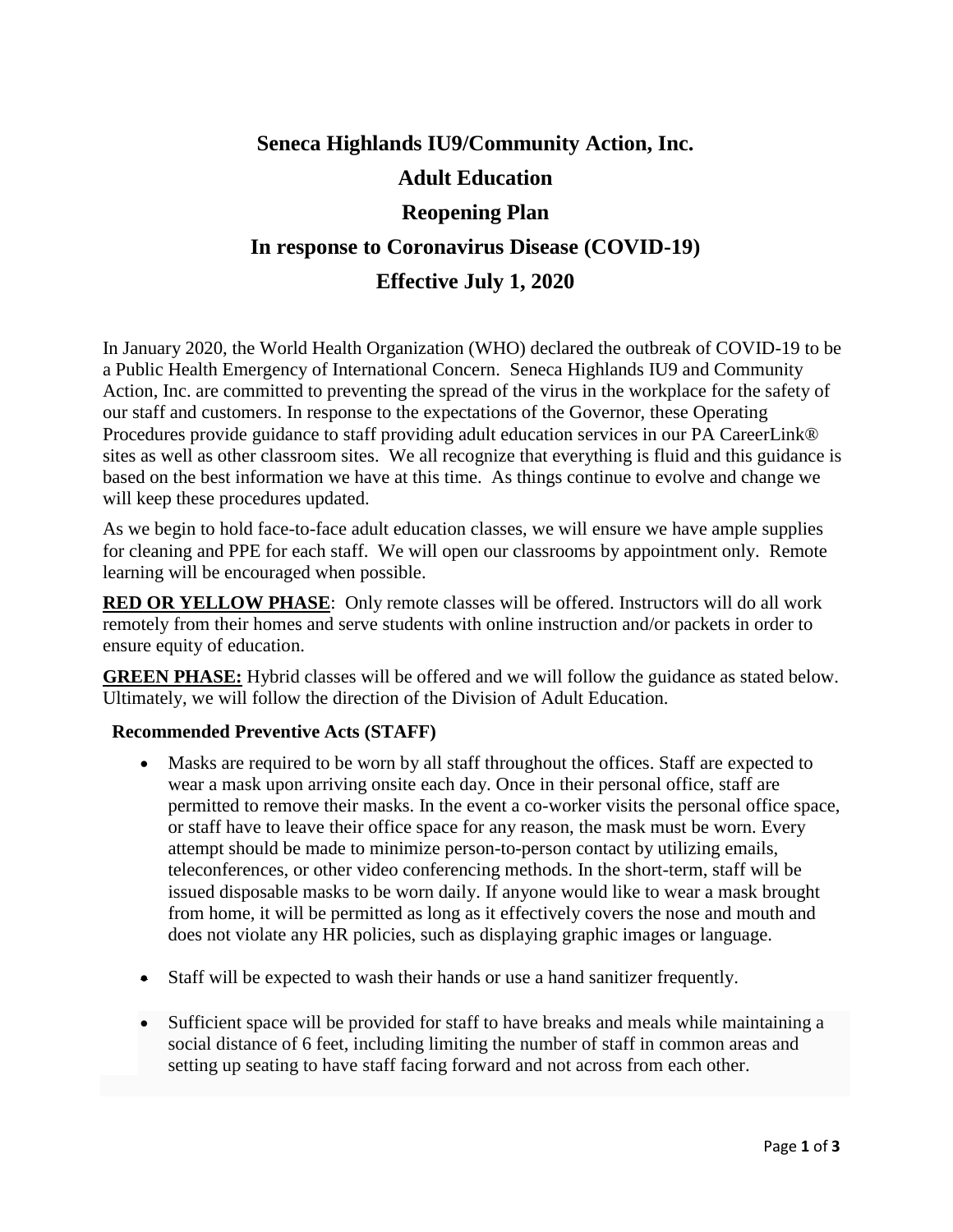- Staff are encouraged to conduct meetings and training virtually. If a meeting must be held in person face-to-face, limit the meeting to the fewest number of staff possible, at one time to maintain a social distance of 6 feet.
- Wipe surfaces (e.g. desks and tables) and objects (e.g. telephones and keyboards) with disinfectant regularly. This includes in between student appointments.
- **STAFF WHO BEGIN TO FEEL UNWELL MUST STAY HOME**, even with mild symptoms such as headache, runny nose, cough, or low-grade fever (100.4°F) until they recover.
- Avoid physical contact, such as shaking hands, when greeting.
- If an employee develops fever, cough, or difficulty breathing, seek medical attention promptly.
- Cleaning supplies including disinfecting wipes will be available for all staff when returning to work. It is expected that staff will maintain their own workspace.
- Hand sanitizer and PPE, including face masks and gloves, will be available to all staff.
- Staff is asked to wipe down the computers in the lab after each use. Staff is responsible for wiping down keyboards after each use.

#### **Recommended Preventive Acts (STUDENTS)**

In addition to the social distancing, mitigation and cleaning protocols the following will be implemented:

- Students must wear masks while in the building.
- All students will be asked to wash their hands or use hand sanitizer upon entering the classroom.
- Students will be scheduled by appointment only. Students must have an appointment in order to attend class. Based on classroom size, there could be more than one student in the room at any given time. Students must sit as designated computer and table spaces in order to maintain social distancing.
- Students will follow signage that is placed throughout each site to mandate social distancing of 6 feet for both students and staff.
- Students may bring their own writing implements to use. Any student who does not have a pen or pencil will be given these items to use when signing in or completing classwork.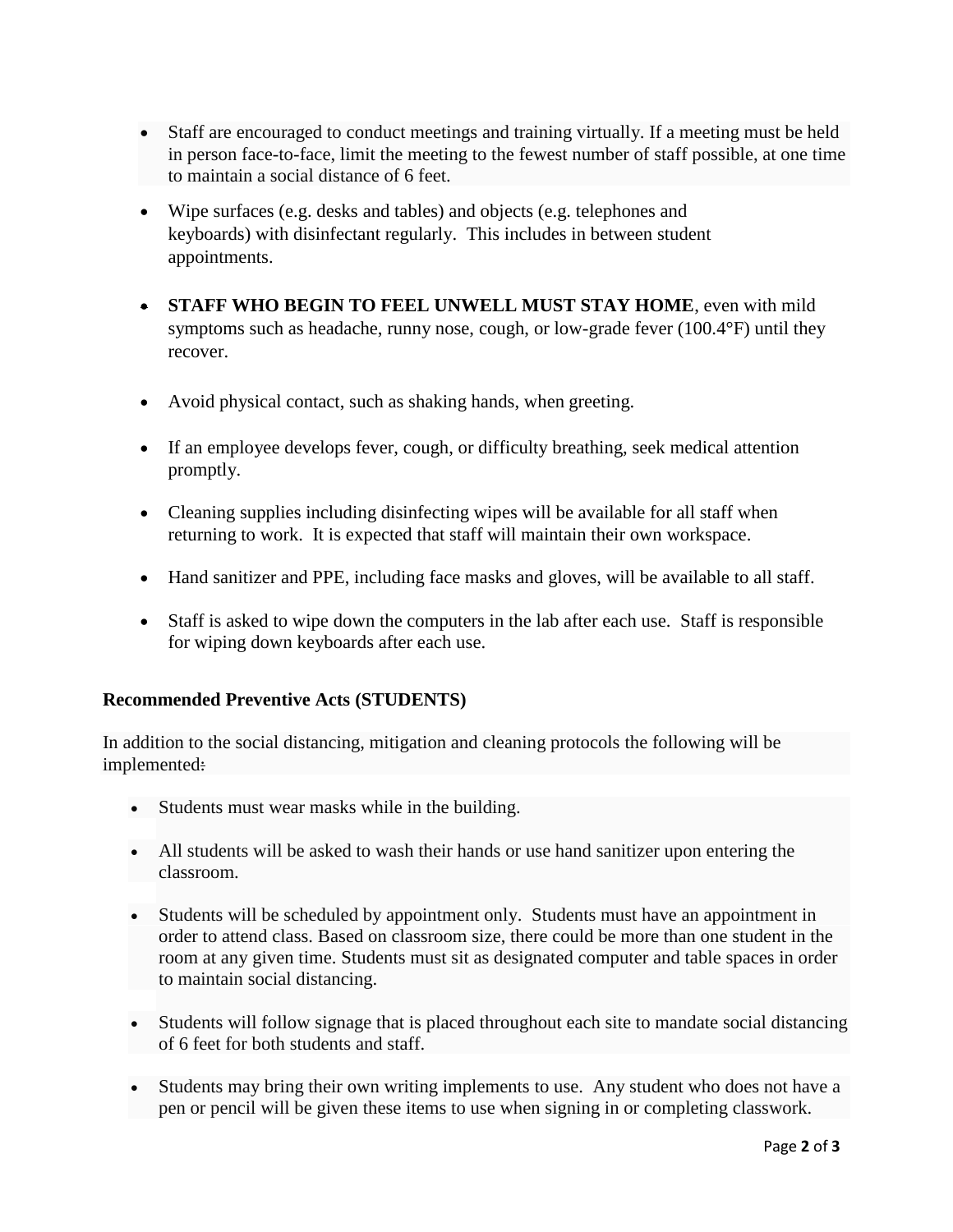## **Organizing and Attending Meetings (STAFF)**

- Consider whether a face-to-face meeting is needed and replace with telephone, Zoom or other virtual means.
- Scale down any face-to-face meetings to the fewest possible number of attendees.
- Retain the names and contact details of all participants for at least one month.
- If a meeting participant is isolated as a suspected COVID-19 case, as documented by a healthcare provider, the meeting organizer must inform all participants. Participants should be advised to monitor themselves for symptoms for 14 days.

#### **Discovery of a confirmed case of COVID-19**

Upon discovery of an exposure to a person who is a probable or confirmed case of COVID-19, staff will contact the designated COVID Safety Officer for that classroom site. (Roles and responsibilities of the Safety Officer are outlined below).

Sick staff should follow CDC-recommended steps. Staff should not return to work until the CDC criteria to discontinue home isolation are met, in consultation with the health care providers and state and local health departments. If staff would fall sick with COVID-19 symptoms, they are to contact the COVID-19 Safety Officer identified for each building immediately in order to ensure the safety of all staff.

Upon an exposure, the following procedures must be followed:

- Close off and ventilate areas visited by that individual.
- Wait a minimum of 24 hours, or as long as practical, before beginning cleaning and disinfection.
- Cleaning company will be called in to disinfect the center.
- Identify and notify staff that was in close contact with that individual (within about 6 feet for about 10 minutes).

## **COVID-19 Safety Officer Roles and Responsibilities**